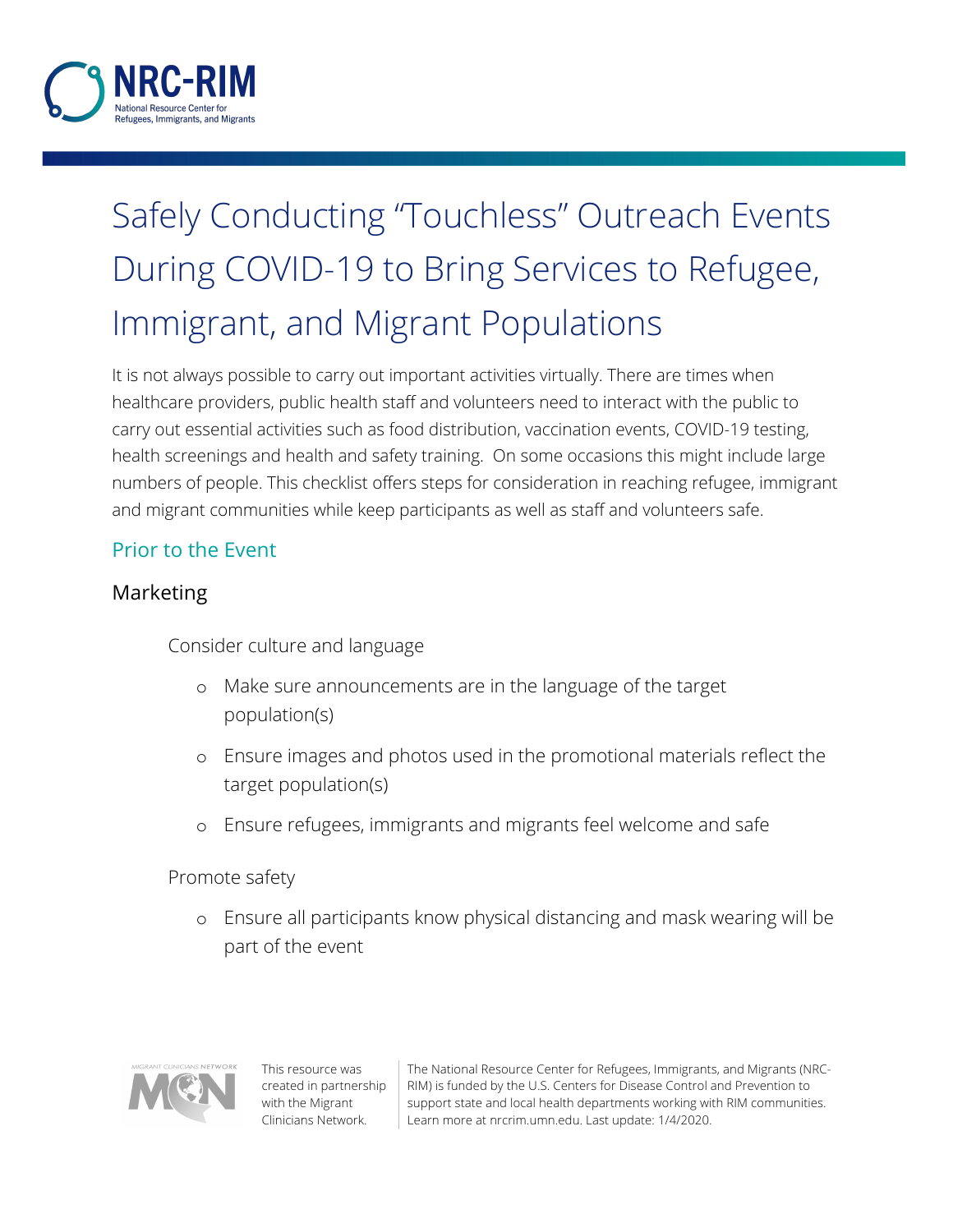Partner with local or traditional and social media outlets that focus on target population(s) to promote or describe event

o Examples include targeted Facebook pages, radio stations with broadcasts in language of targeted population(s)

#### Weather and Outdoor Prioritization

Indoor gatherings should be avoided

Hold event outdoors if possible

Consider the weather and have a backup plan or date if weather is prohibitive

Have a flexible plan in case weather conditions change

### Location Selection

 Make it a priority to hold the event in geographic area where refugees, immigrants and migrant will feel safe and welcome

o Church, school or park

Avoid locations only accessible to those with access to transportation

 Avoid using law enforcement that involves persons in uniform or vehicles with flashing lights as this may deter individuals. Some communities may have had traumatic experiences with law enforcement; when services are needed (e.g. traffic control)

## Layout of the Event

 $\Box$  Consider the layout of the area where event will be held



This resource was created in partnership with the Migrant Clinicians Network.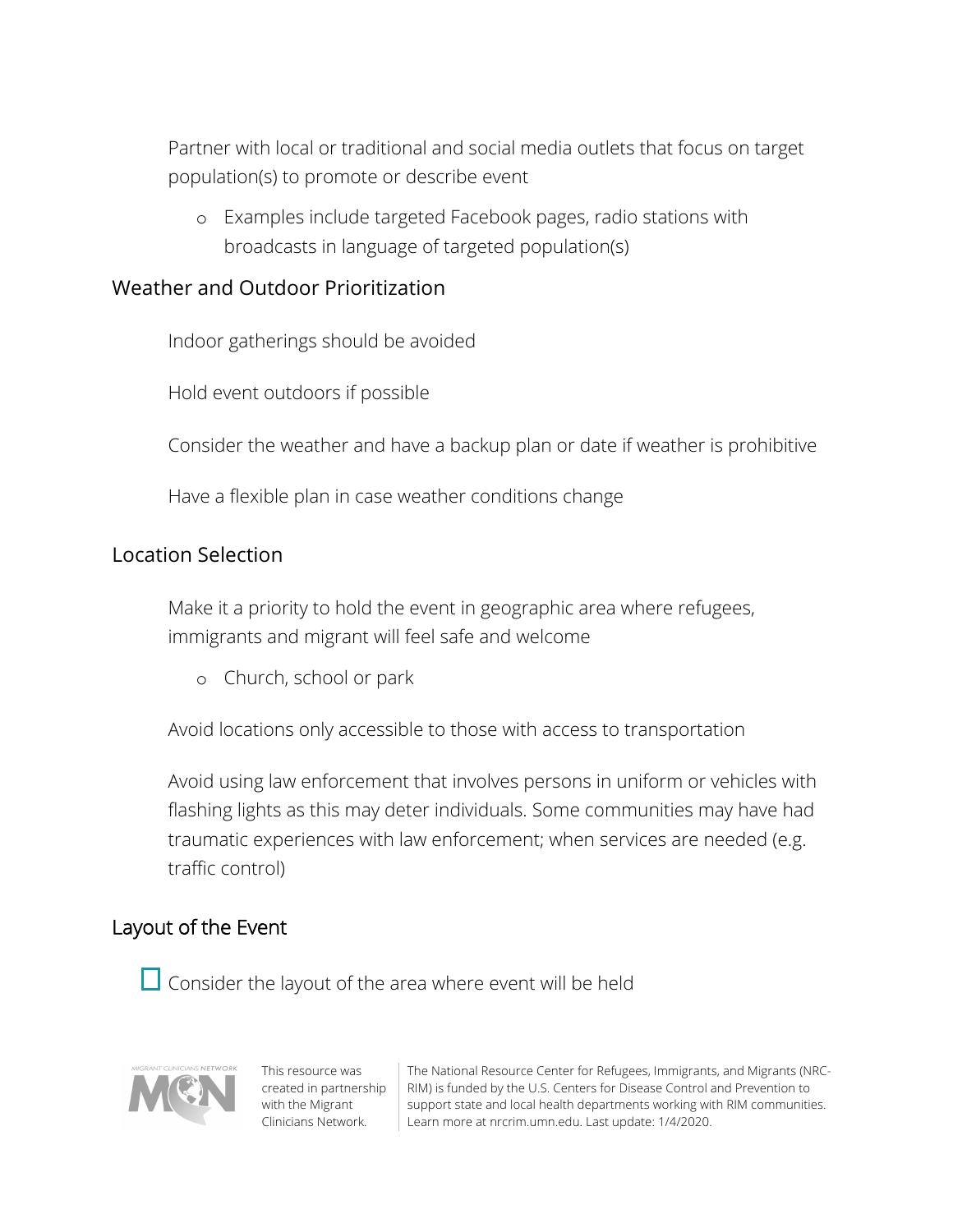- o Conduct a risk assessment for each task to ensure physical distancing and other safety protocols
- o Use tables to create obvious barriers to foster physical distancing

 $\Box$  Mark areas ahead of time to ensure physical distancing

- o Chalk Paper
- o Paper
- o Hula Hoops
- o Cones

## Planning for Safety

Plan to provide mask for participants that do not have them

Examine site and layout to plan for physical distancing

Ensure hand sanitizer or a place to wash hands will be available

Incorporate staggered timing (should that be needed)

Train volunteers and staff in safety practices as needed

 Ensure that all the volunteers and staff are aware and practice of safety guidelines

## Event Volunteers and Staff

 Include community health workers and community leaders who speak the language of the target population, whenever possible

Train, and when possible, hire people from the community to work at the event.



This resource was created in partnership with the Migrant Clinicians Network.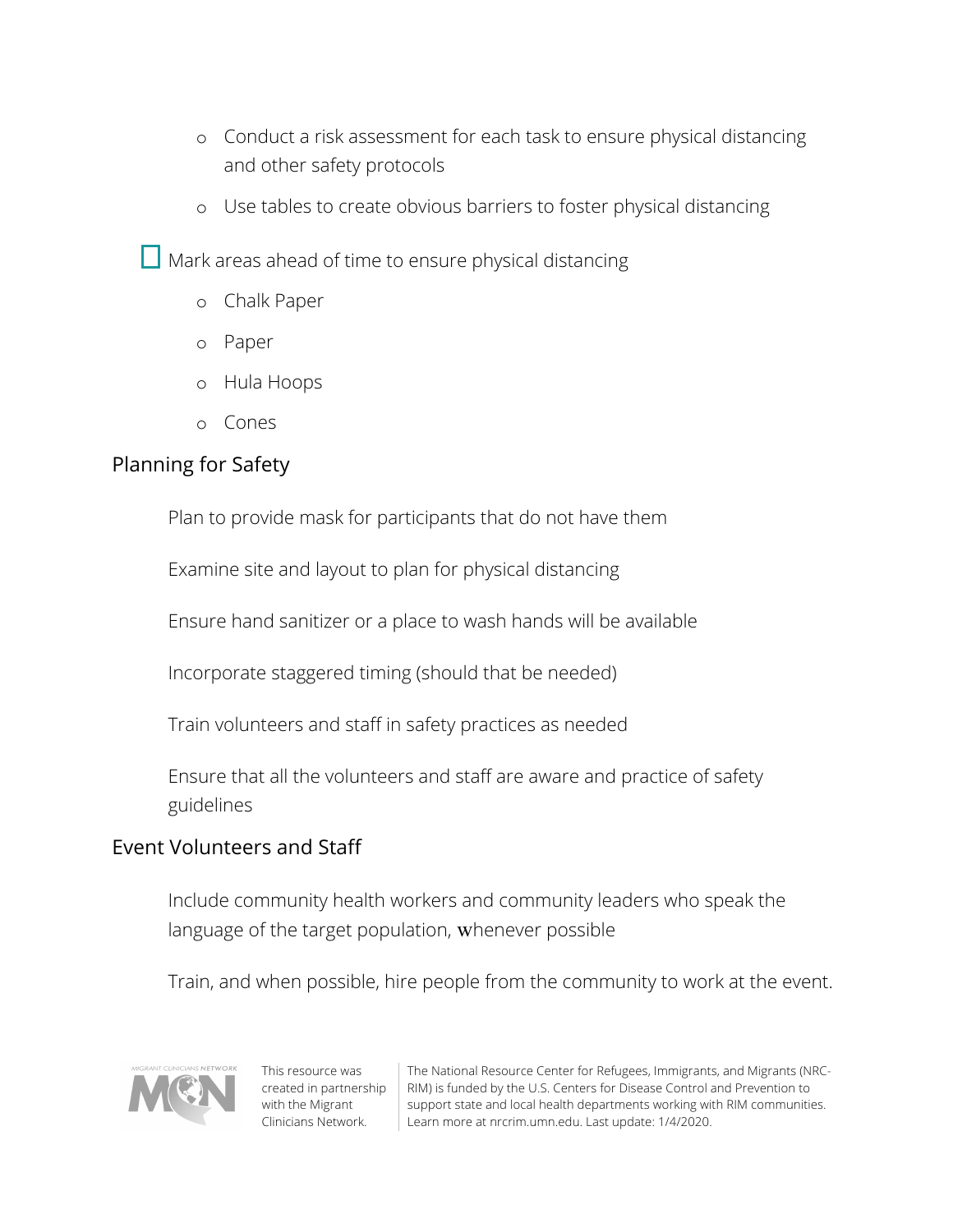Emphasize the importance of staff and volunteers protecting themselves as well as modeling safe practices

#### During the Event

#### Event Volunteers and Staff

Use interpreters

 Create a warm and welcoming event by having volunteers and staff, as needed, greet participants from a distance to offer an explanation of how the event works

 Consider using vests, lanyards or some kind of marker so staff and volunteers are clearly identified

#### Safety Considerations

 $\square$  Ensure all volunteers and staff:

- o Have and use appropriately proper personal protective equipment or PPE
- o Wear a mask for those that do not need PPE
- o Maintain recommended physical distancing among staff and volunteers and between volunteers and participants
- o Clean frequently touched surfaces.
- o Wash hands or use alcohol-based hand sanitizer regularly
- $\Box$  Make sure any break period or food consumption by staff and volunteers is done safely
	- o Consider staggering breaks



This resource was created in partnership with the Migrant Clinicians Network.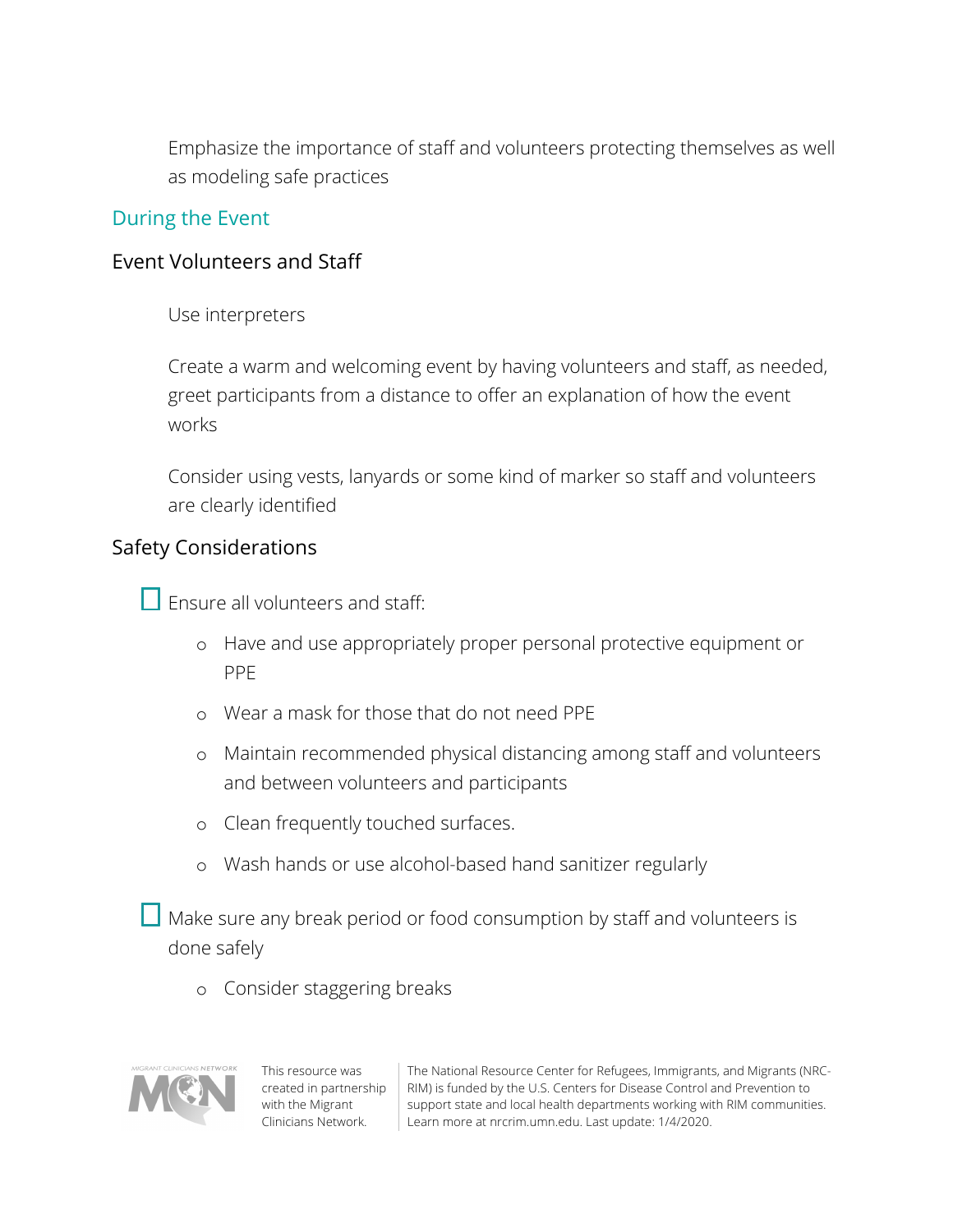- o Ensure physical distancing if mask doffing is necessary
- o Avoid any crowding of break areas

Make sure all staff and volunteers model and abide by safety guidelines

 $\Box$  Ensure all participants attending wear masks and provide masks if needed

## Information Provided

 $\Box$  Use signage to help explain activities in the language and literacy level of target populations

 $\Box$  It is imperative to provide clear instructions on what to do with the information obtained at the event and on any follow-up or referral that is needed by the individual

 $\Box$  For testing events:

- o Make sure participants understand how to access results and offer further information or assistance to ensure participants are able to access and understand results
- o Ask questions and use open-ended questions to ensure those being tested understand the instructions for accessing results
	- § Consider using the 'teach back method' where you ask the person to explain in their own words what you just told them
- o Help prepare participants for the possibility of a positive test:
	- Explain and encourage participation in contact tracing
	- Discuss importance of isolation and provide resources to assist in planning for isolation



This resource was created in partnership with the Migrant Clinicians Network.